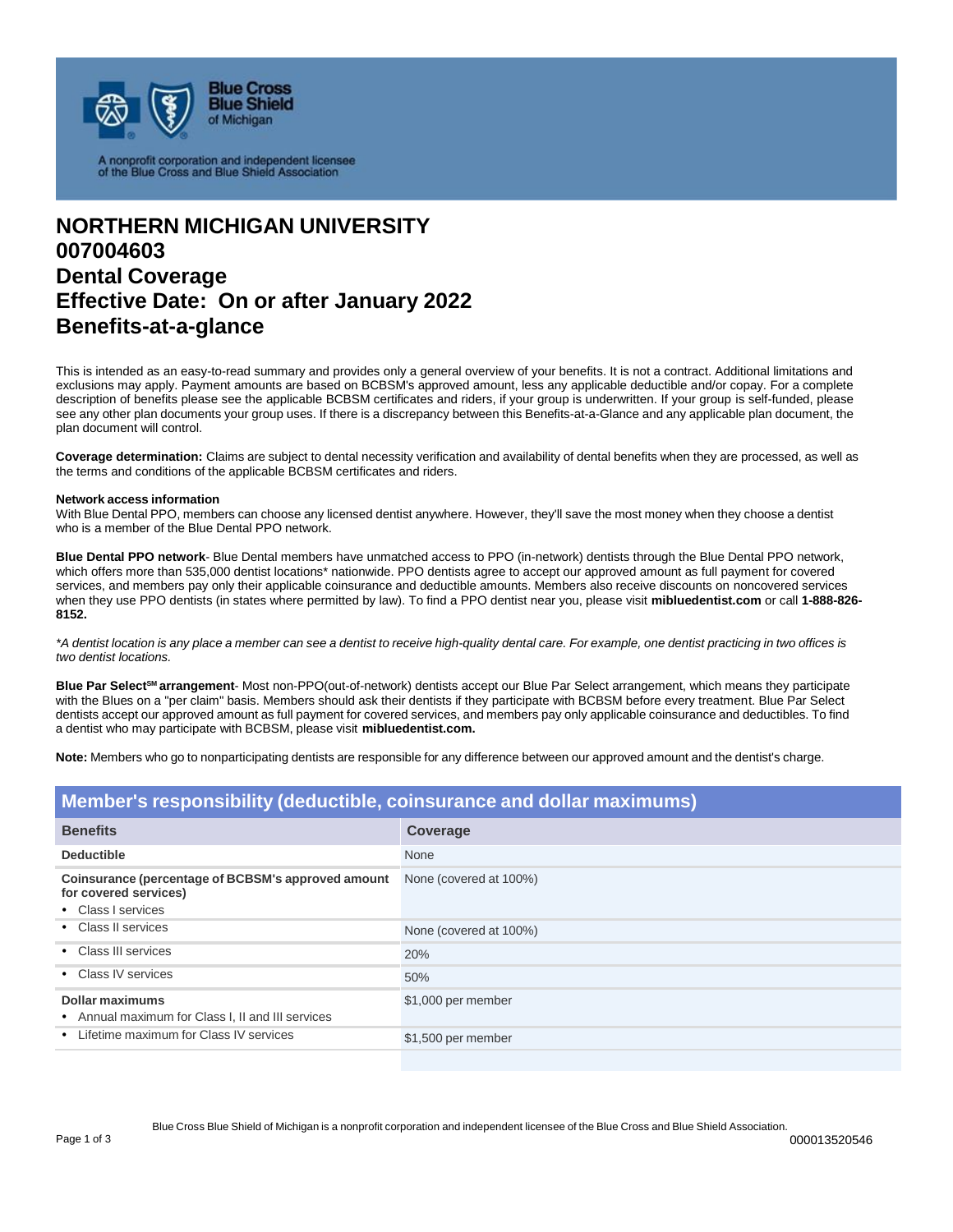| <b>Class I services</b>                                                                    |                                                                                                                                              |
|--------------------------------------------------------------------------------------------|----------------------------------------------------------------------------------------------------------------------------------------------|
| <b>Benefits</b>                                                                            | Coverage                                                                                                                                     |
| Oral exams                                                                                 | 100% of approved amount<br>Note: Twice per calendar year                                                                                     |
| A set (up to 4 films) of bitewing x-rays                                                   | 100% of approved amount<br>Note: Twice per calendar year                                                                                     |
| Panoramic or full-mouth x-rays                                                             | 100% of approved amount<br>Note: Once every 60 months                                                                                        |
| Prophylaxis (cleaning)                                                                     | 100% of approved amount<br>Note: Twice per calendar year                                                                                     |
| Sealants - for members age 19 and younger                                                  | 100% of approved amount<br><b>Note:</b> Once per tooth in any 36 consecutive months when applied to the first and second<br>permanent molars |
| Emergency palliative treatment                                                             | 100% of approved amount                                                                                                                      |
| <b>Fluoride treatments</b>                                                                 | 100% of approved amount<br>Note: Two per calendar year                                                                                       |
| Space maintainers - missing posterior (back) primary teeth -<br>for members 18 and younger | 100% of approved amount<br>Note: Once per quadrant per lifetime                                                                              |

| <b>Class II services</b>                                        |                                                                                                                                                                                                  |  |
|-----------------------------------------------------------------|--------------------------------------------------------------------------------------------------------------------------------------------------------------------------------------------------|--|
| <b>Benefits</b>                                                 | Coverage                                                                                                                                                                                         |  |
| Fillings - permanent (adult) teeth                              | 100% of approved amount<br>Note: Replacement fillings covered after 24 months or more after initial filling                                                                                      |  |
| Fillings - primary (child) teeth                                | 100% of approved amount<br>Note: Replacement fillings covered after 12 months or more after initial filling                                                                                      |  |
| Recementation of crowns, veneers, inlays, onlays and<br>bridges | 100% of approved amount<br>Note: Three times per tooth per calendar year after six months from original restoration                                                                              |  |
| Oral surgery                                                    | 100% of approved amount                                                                                                                                                                          |  |
| Root canal treatment                                            | 100% of approved amount<br>Note: Once per tooth per lifetime; retreatment of previous root canal therapy (after 12<br>months from the date of the original therapy) once per tooth per lifetime. |  |
| Scaling and root planing                                        | 100% of approved amount<br>Note: Once every 24 months per quadrant                                                                                                                               |  |
| Limited occlusal adjustments                                    | 100% of approved amount<br>Note: Limited occlusal adjustments covered up to five times in any 60 consecutive<br>months                                                                           |  |
| Occlusal biteguards                                             | 100% of approved amount<br>Note: Once every 12 months                                                                                                                                            |  |
| General anesthesia or IV sedation                               | 100% of approved amount<br>Note: When medically necessary and performed with oral surgery                                                                                                        |  |
| Repairs and adjustments of a partial or complete denture        | 100% of approved amount<br>Note: Six months or more after denture is delivered                                                                                                                   |  |
| Relining or rebasing of a partial or complete denture           | 100% of approved amount<br>Note: Once per arch in any 36 consecutive months                                                                                                                      |  |
| Tissue conditioning                                             | 100% of approved amount<br>Note: Once per arch in any 36 consecutive months                                                                                                                      |  |